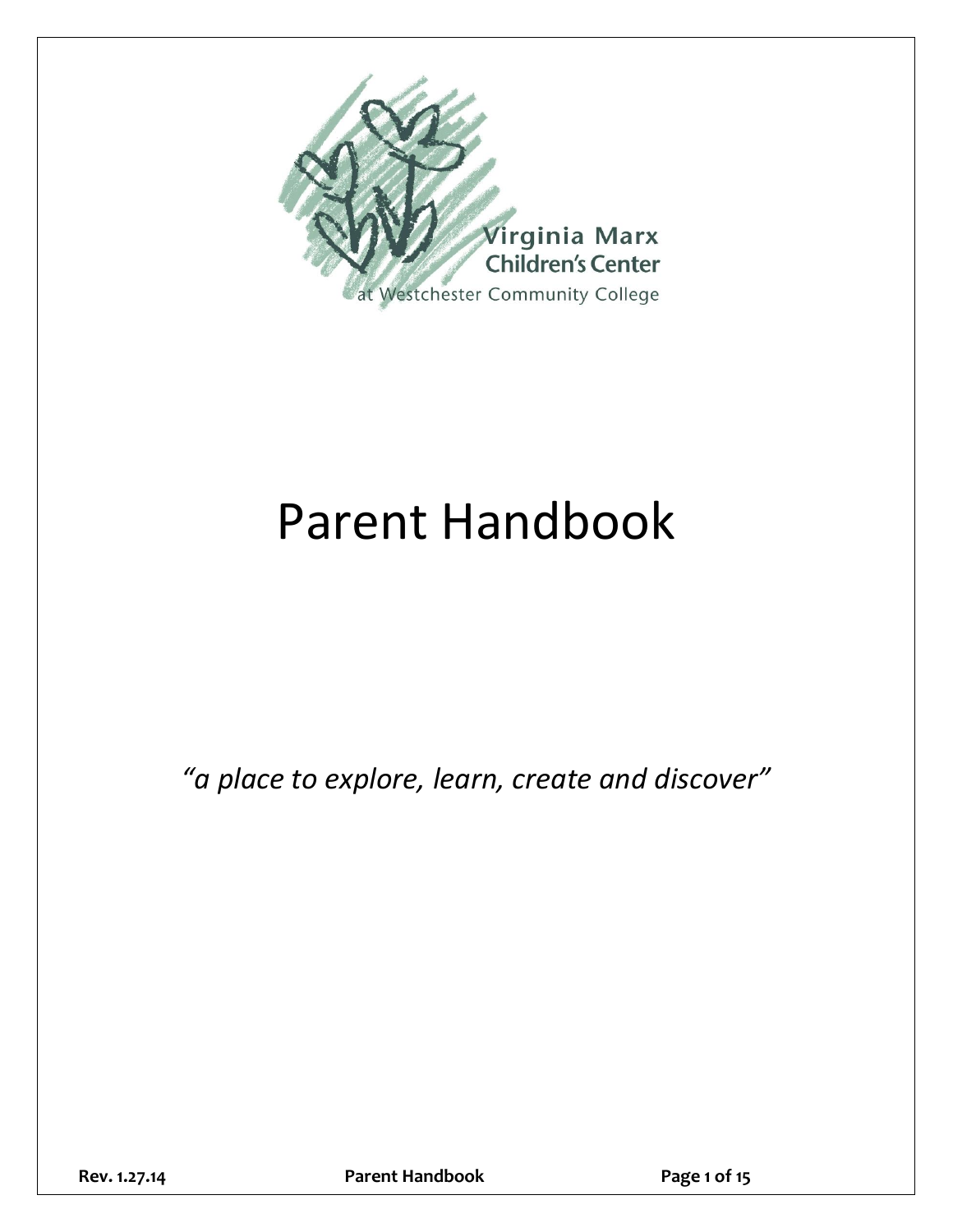# *WELCOME from Susan Zucker, Director of the Virginia Marx Children's Center*

#### *Welcome to the Virginia Marx Children's Center at Westchester Community College. We look forward to a positive and nurturing experience for both your child and your family.*

The Virginia Marx Children's Center was established in 1986 to provide child care services to children of students attending Westchester Community College. In 1996, the Children's Center expanded, and a new Center was built to accommodate the growing need for child care both on campus and in the surrounding community. The Children's Center is licensed by the New York State Office of Children and Family Services, and is accredited by the National Association for the Education of Young Children (NAEYC). The Virginia Marx Children's Center is under the direction of the Vice President and Dean of Student Development and Support Services for Westchester Community College. The Administrators of the Virginia Marx Children's Center are Susan Zucker, Director and Sara Frontera, Assistant Director/ Educational Coordinator.

[susan.zucker@sunywcc.edu](mailto:susan.zucker@sunywcc.edu) 914.606.6644 [sara.frontera@sunywcc.edu](mailto:sara.frontera@sunywcc.edu)

# *MISSION STATEMENT*

The Virginia Marx Children's Center provides a safe, nurturing, learning environment. Staff members foster a positive sense of self in the children, while children learn to respect differences, feel secure in asking questions, and working in an environment which invites experimentation and exploration. Supportive staff-to-child relationships are the foundation of our program. Classroom groupings are planned to support the ever changing developmental needs of the children.

The Virginia Marx Children's Center builds a partnership between parents and teachers, with the understanding and recognition that parents are their child's first teachers. Ongoing open dialogue, mutual support and respect are cornerstones of the relationship between parents and staff members.

We recognize the diversity in our families and respect that each family has its own traditions, expectations and philosophy on childrearing. Individual classrooms are a reflection of the families currently enrolled in that particular classroom.

The Virginia Marx Children's Center is receptive to the needs of parents by offering valuable information**,** resources, referrals, and workshops**.** We are responsive to issues that communities face as a whole, such as public health, child nutrition, teacher training, and mainstreaming.

# *PROGRAM GOALS that SUPPORT MISSION*

The Virginia Marx Children's Center's primary goal is to provide high quality child care in a safe, healthy, and stimulating learning environment. The program is designed to facilitate each child's emotional, social, cognitive, and physical growth. Through play, which is the universal language of childhood, the Center fosters each child's individual needs. It emphasizes gender equity and the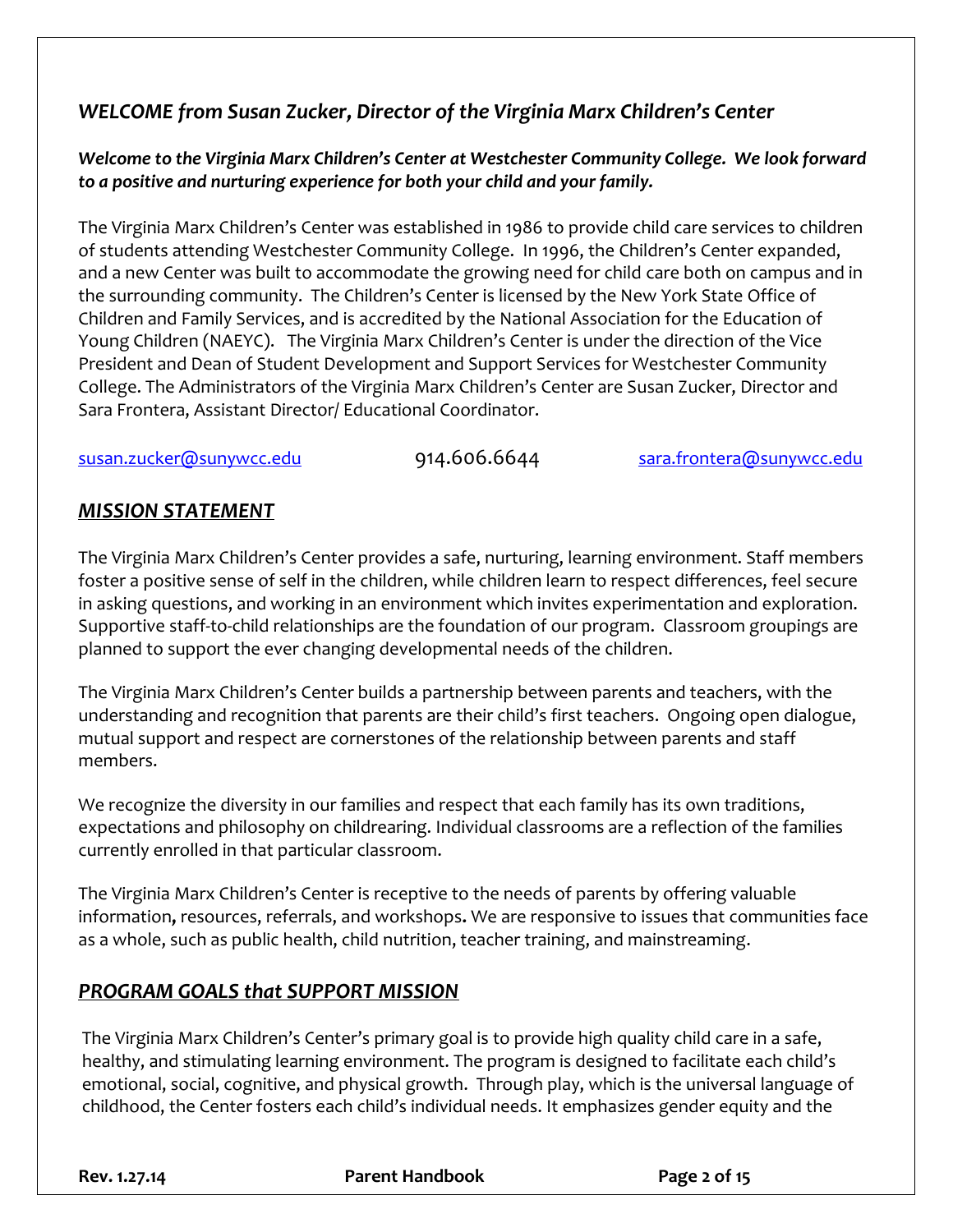development of a positive self-concept. These goals require that all staff members respect and maintain open, positive communication with children, parents, and one another.

# *PHILOSOPHY*

Play is seen as the child's work. It is the means by which the child re-examines and re-creates again and again, everything which they have experienced and observed. Play is purposeful, exceedingly important and serious. Activities chosen by the child are treated as important explorations. The developmental-interaction approach emphasizes the inseparability of the child's emotional life form his/her intellectual and physical development.

Social interactions are of major importance. We consider it vital that children learn to be aware of their emotions, to identify and talk about them, to express their needs and problems and to become able to negotiate their resolution with other children and caregivers. The teacher's role is to facilitate the formation of friendships by encouraging and helping to negotiate interactions between children.

*Our Infant program* utilizes a primary care system, allowing children and families the opportunity to bond with a particular caregiver within a classroom. Infants and toddlers need to feel secure in their environment; establishing a trusting bond with caregivers, while coming to the gradual realization that parents come back at the end of the day. Particular attention is given to the separation process and the ebbing and waning of stranger anxiety that occurs throughout the infant and toddler years.

*Toddlerhood* is recognized as a unique and individual timeframe from that of infancy or preschool. The developmental tasks of toddlerhood are treated with respect and nurturing. Coming from the mindset that we "expect" toddlers to behave in certain ways, alleviates many of the issues commonly associated with this period of development.

*Our Preschool program* includes children from ages three to five years. We offer mixed age grouping as a means for children to learn from one another, and to further recognize that children grow and develop at varying rates. Our Preschool program incorporates the Developmental-Interaction Approach to learning. This philosophy stresses the inseparability of the child's emotional life from his or her intellectual and physical development. Children's understanding of information is carefully documented and represented in many forms. Portfolios are maintained by staff as a means of assessing children's areas of strength and need.

In both the Preschool and Infant/Toddler programs, social experiences are viewed as the key to later academic success. We consider it vital that children learn to be aware of their emotions, to identify and discuss them, become aware of their needs and be able to negotiate resolutions with other children and caregivers.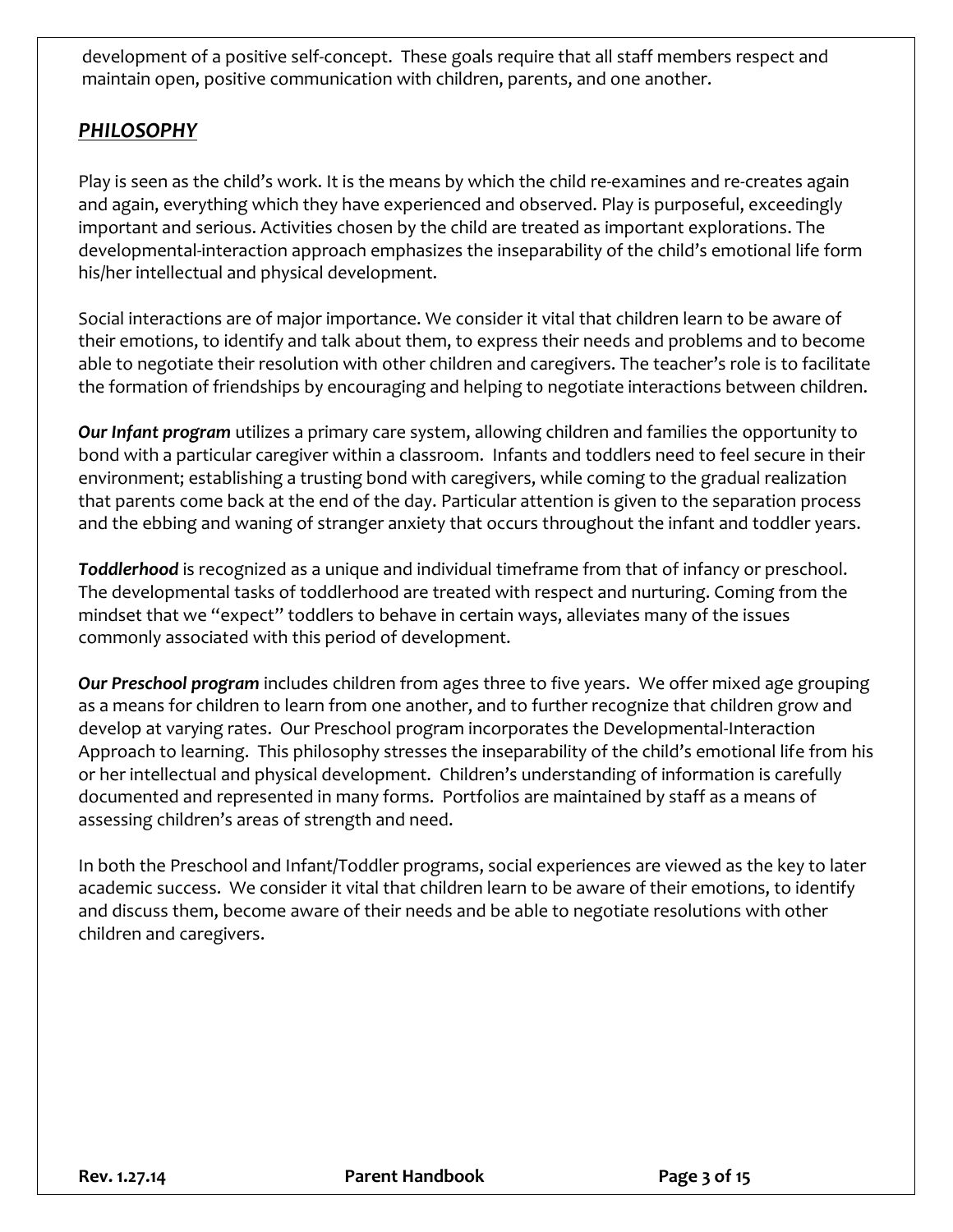## *CURRICULUM*

Our curriculum is based upon developmentally appropriate activities. The curriculum we follow is the Creative Curriculum®. It helps children develop a sense of trust and belonging. They can feel safe and encouraged to explore with materials, and build relationships with peers and adults. It is geared towards children's success and to minimize frustration; children are encouraged to learn from their mistakes, to explore and to take risks. The main goals of this curriculum is centered on these main areas of development:

Language Social – Emotional Gross Motor Fine Motor Cognitive Physical Development

Curriculum goes hand in hand with assessment. Teachers plan the curriculum based on the child's strengths, progress, and needs. Activities are planned to be challenging, developmentally appropriate, comprehensive, culturally and linguistically responsive, always keeping in mind the child's self-esteem. Children learn through hands-on experiences and they can opt for the materials and activities of their choosing. Play is used to foster the growth of concepts such as color, number, space and time.

The Virginia Marx Children's Center provides each child with;

- Developmentally appropriate activities
	- Games, painting, block construction, modeling, dance, outdoor play, and music are used to sharpen cognitive and perceptual processes, as well as to allow children to interact constructively with others. The purpose of these exercises is to create an atmosphere of self-respect and self-discipline, and to provide numerous opportunities for teachers to guide the children as they learn to make their own choices and decisions
	- Enhancement of small and large motor coordination
- Growth in the following areas: math, science, social studies, dramatic play, music, art and literacy
	- Specialized programs reinforce these concepts
- Skills to enhance their socialization and conflict resolution strategies
- Ongoing developmental assessment and anti-bias curriculum emphasizing inclusion

# *ENVIRONMENT*

The Virginia Marx Children's Center provides an open environment setting with developmentally appropriate activities, on-going assessment of the child's development, and an anti-bias curriculum emphasizing inclusion. Our environment is designed to reflect the importance of play in children's life and development. Both the physical arrangement of the classroom as well as the schedule of the day are carefully considered in the learning environment. The classrooms are separated into different learning areas with distinct spaces for different toys or materials. Children's physical development is encouraged by outdoor play, large scale blocks for large motor skills and by small scale manipulatives for fine motor skills. In the dramatic play area props such as dress-up clothes,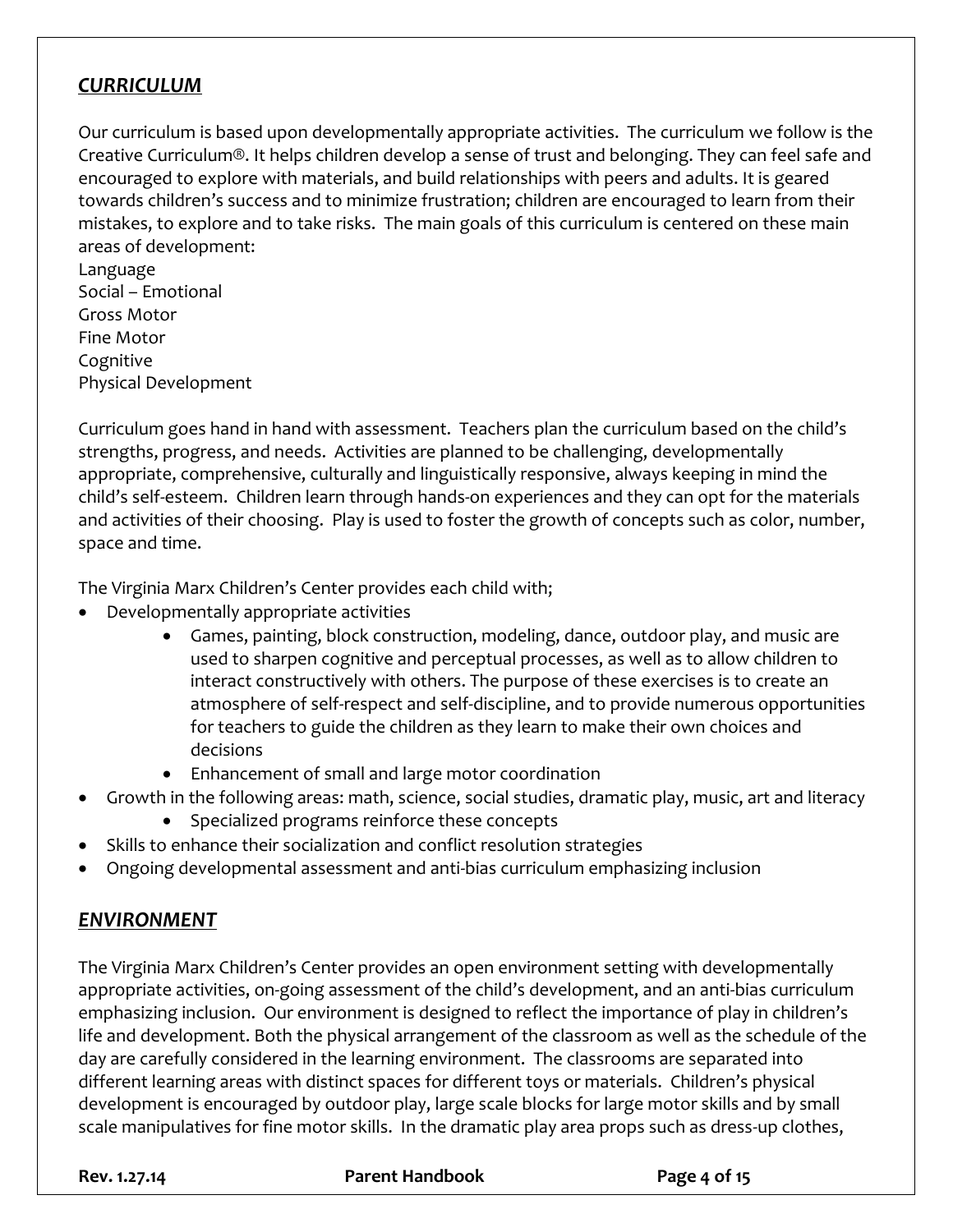dolls, pots and pans are offered for role-playing. Art materials are provided for children to create open-ended art work. All of the areas in the classrooms provide ample opportunities for the children to gain knowledge to develop skills through the use of materials and interactions with their peers and teachers.

A quality environment is well planned and invites children to learn and grow. As per NYS licensing regulations, we provide a minimum of 35 square feet of room per child indoors (55 sq. ft. for infants), while 75 square feet per child is provided outdoors. Materials and equipment available that are developmentally appropriate for children of different age levels. Activities planned by the caregivers must also be developmentally appropriate and allow for imaginative play.

# *SAFETY*

A key aspect of providing a good environment for children is the safety of the setting. Adults must be vigilant in their supervision of the children at all times. The child care provider need to know what to do in the case of an emergency and knows how to reach the parents when necessary. Sanitary procedures such as hand washing and local licensing standards must be followed. Adequate lighting, temperature, and noise control are also factors that contribute to a safe environment.

# *ASSESSMENT*

Families are encouraged to share as much information about their child's development and learning with the teaching staff. It is important to maintain communication to discuss your child's progress and accomplishments or any difficulties, either at home or in the classroom. This information is vital to the teaching staff when planning learning activities. The program provides Parent-Teacher Conferences twice a year. We strongly recommend and encourage all families to meet with your child's teacher for these conferences. Important developmental information is shared at these Conferences, and goals are set between the teacher and family for each individual child to support the child's success. Parent-teacher partnerships considerably improve each child's overall growth and development.

We utilize assessment methods such as observation, developmental checklists, work samplings, and anecdotal records. In addition, we utilize an Assessment Form adapted from the Creative Curriculum® that is used for the Parent- Teacher Conferences. The assessment areas in development and learning include: Cognitive skills, Language, Social-Emotional development, Approaches to Learning, Health and Physical development (Self-help skills).

# *IDENTIFYING CHILDREN WITH SPECIAL NEEDS*

Children with special health care needs are defined as "...those who have or are at increased risk for a chronic physical, developmental, behavioral, or emotional condition and who also require health and related services of a type or amount beyond that required by children generally.

If parents have any concerns regarding their child's development, they can contact their child's Head Teacher for a meeting to discuss their concerns.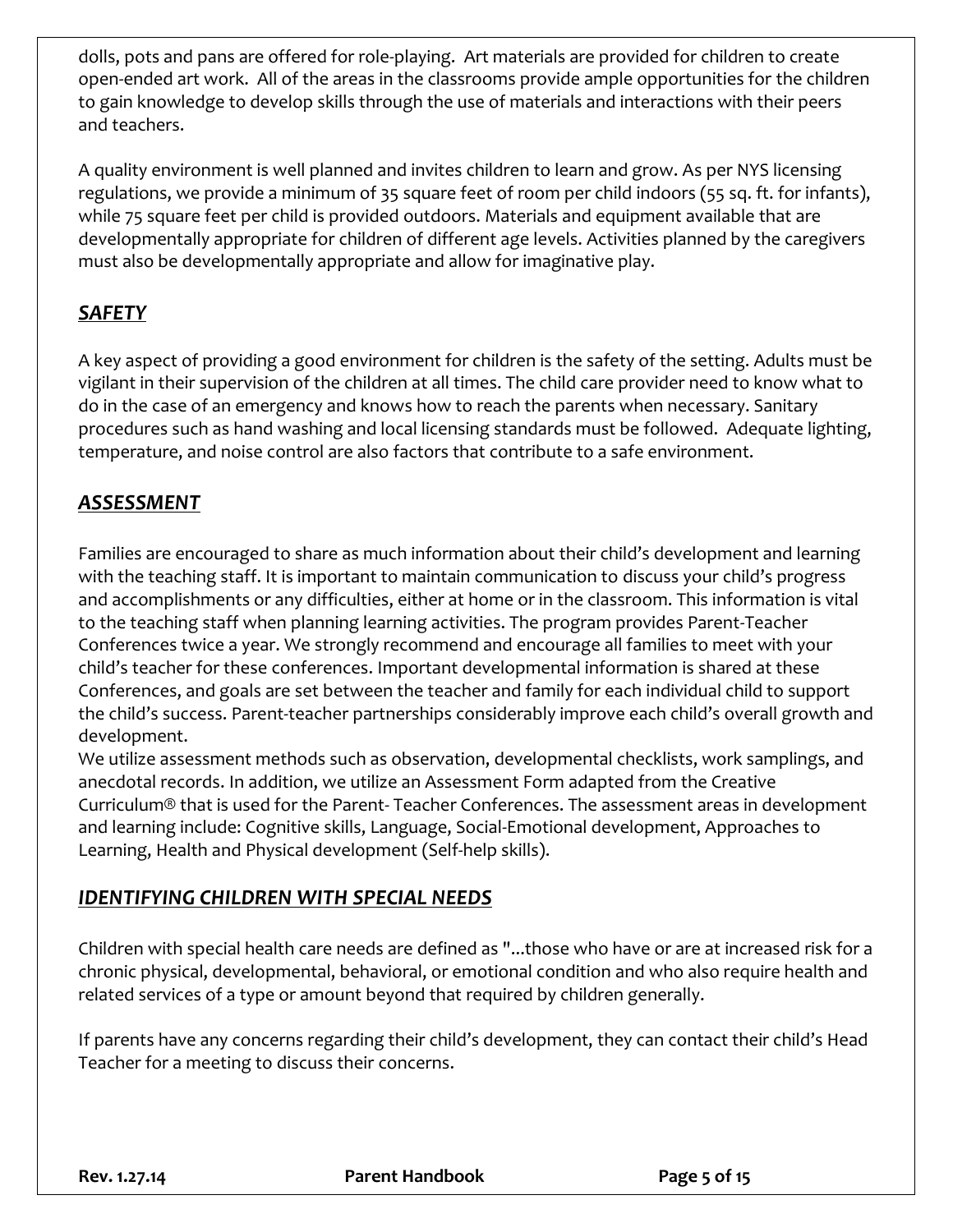The teachers' will communicate their concerns and if needed will make recommendations that will support the child's success. A listing has been developed at the Center to be shared with parents who are, either through Early Intervention (birth - 3 years old), or CPSE, (3-5 years old).

# *CHALLENGING BEHAVIOR*

Discipline means to "teach"; gain self-control and problem solve, not as punishment. Our staff looks for the underlying reasons of the behavior before intervening. When a child presents a challenging behavior, the child may be expressing a need the child cannot express in words or the behavior may be appropriate to the child's age and level of development (e.g. excessive crying on separation from parents).

The staff use positive approaches to help children behave constructively. Some guidance methods include:

- Redirection
- Planning ahead to prevent problems
- Encouragement of appropriate behavior
- Consistent clear rules developed in conjunction with children and discussed with them to make sure they understand
- Staff describing the situation to encourage children's evaluation of the problem rather than imposing the solution

The staff will not use physical punishment or other negative discipline methods that hurt, frighten or humiliate children. For example:

- Staff do not force children to apologize or explain their behavior but help children recognize one another child's feelings
- Food or beverage is never withheld as a discipline device

# *TRANSITION*

We recognize the importance of the process of transition in the development of a young child. Prior to your child's first day in the classroom, we request that you visit the Center with your child in order to get to know your child's caregivers and the classroom environment. Parents of children in the Infant and Toddler program are asked to spend the first THREE (3) days of enrollment in the classroom with your child. A gradual phasing in will occur over the three - day period. This time period is beneficial to both children and parents. It will be at the caregiver's discretion to decide when a parent can leave his or her child for the first time. In addition, we support the separation process by asking you say good-bye to your child before you leave. By doing so, the child has the opportunity to say good-bye to his or her parent which builds a sense of trust in the parent/child relationship. A child needs to internalize that his or her parent *WILL* come back at the end of the day.

# *CONFIDENTIALITY*

The Virginia Marx Children's Center places a high priority on the well-being and the safety of each child while he/she is in our care. In compliance with regulatory guidelines, all information pertinent to a child's enrollment is kept confidential. No information will be released from the child's record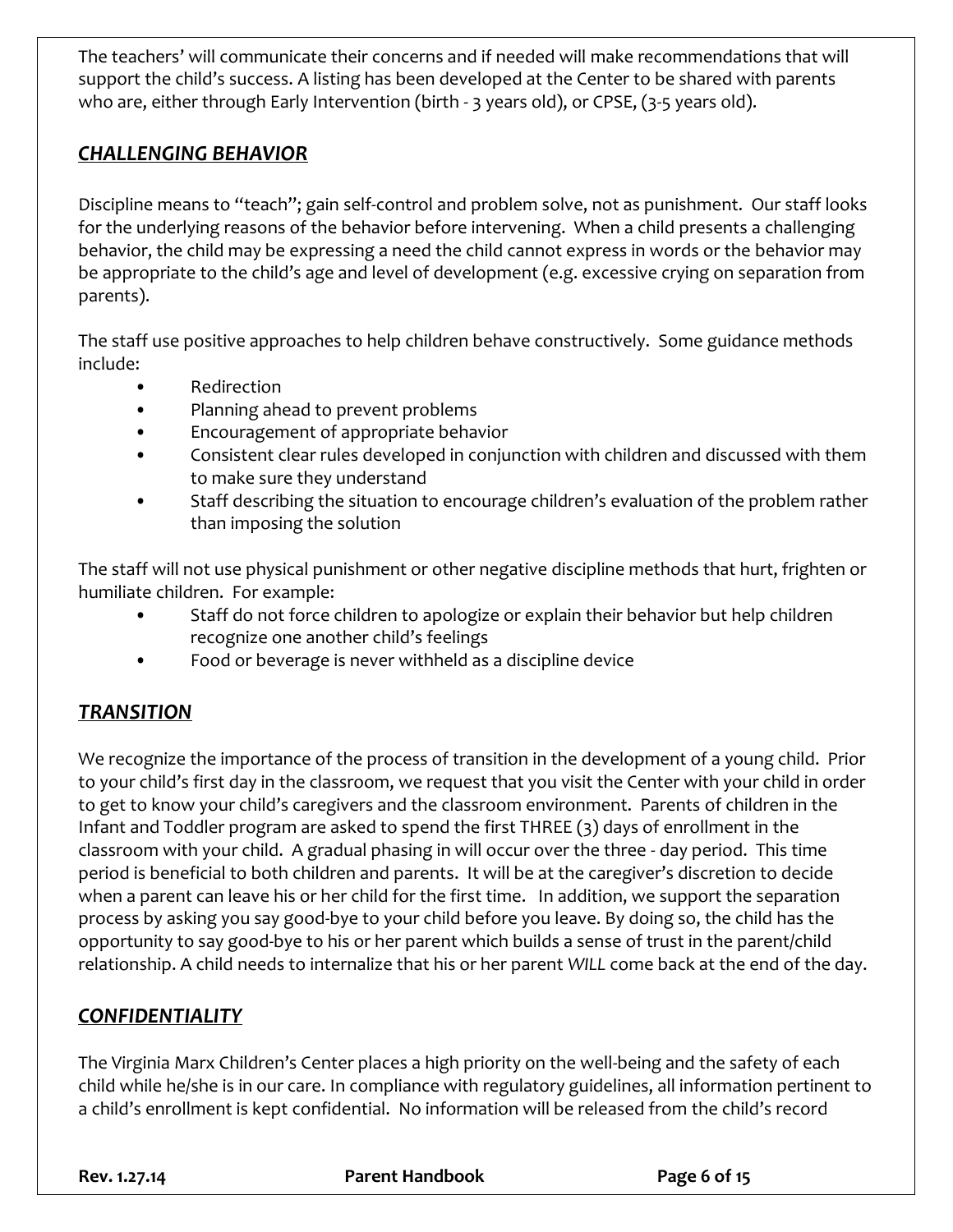without written consent of a parent or guardian. This includes, but is not limited to; physicians, social workers, or teachers.

All information about the children and families enrolled is regarded as confidential and the property of the Virginia Marx Children's Center. In practice this means:

- All written information regarding the children will be kept confidential in a secured place
- Notes to individual parents regarding their child or Center business will be sealed
- Personal family information will not be accessible to other parents
- Information regarding children and families will not be removed from the Virginia Marx Children's Center without the Director's permission
- Discussions about children will be conducted in a professional manner, in a private place where unrelated staff and parents cannot overhear. Only those staff members who are involved with the child and his/her family will be present for such discussions
- Requests for specific information from any agency or individual about a child of family must be made in writing to the Director. Written permission will be obtained from parents before any information is released, wither in writing or verbally
- Gossip regarding children and families in and outside of the Virginia Marx Children's Center will not be tolerated
- Parents may ask teachers about the behavior of children in their classroom. It is the policy of the Center to only discuss the parent's own child, and not any other unrelated parent.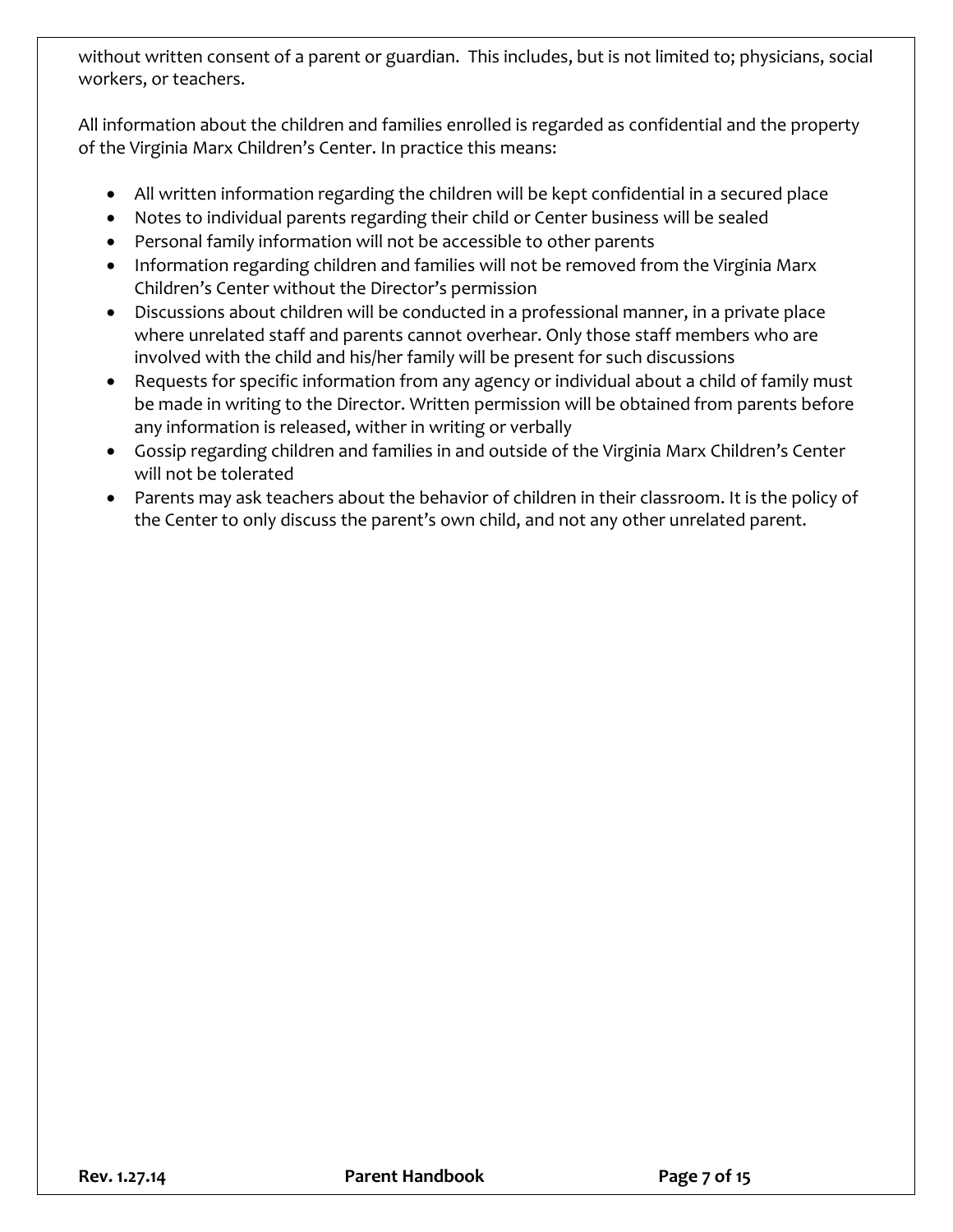# *VIRGINIA MARX CHILDREN's CENTER ENROLLMENT*

The Virginia Marx Children's Center at Westchester Community College provides services to children and families regardless of race, sex, handicap or national origin. For a child to be admitted to the Center parents must complete an enrollment packet. This packet includes; 1) Enrollment Application 2) General Agreement Form, 3) Policy Statement, 4) Medical Form, (completed by child's healthcare provider), 5) Medical Agreement, 6) Photo Release Form 7) Medical Emergency Form, 8) Child and Adult Food Care Program Form 9) Intake Form. Enrollment forms are updated on an annual basis and personal information will be updated as needed.

# *FEE POLICY*

Upon enrollment, a security deposit equal to one half month's tuition is required from all Westchester Community College faculty/staff, county employees and community families. This amount will be applied towards your last month's tuition. We require THIRTY days written notification should you wish to withdraw your child from the program. You will forfeit your deposit should written notification not be submitted within thirty (30) days. A two-week prepay is required from all Westchester Community College student parents. This amount will be applied to the last two weeks of the semester.

*Please Note: THERE IS NO REDUCTION IN TUITION FOR LEGAL HOLIDAYS, SNOW DAYS, UNEXPECTED COLLEGE CLOSINGS, OR ABSENCES.*

## *MANDATED REPORTING*

As a child care facility, under the mandated reporting law, we are mandated to report any abuse and maltreatment as set forth in the New York State Code, Rules and Regulations, specifically Section 418 – 1.10 (C) of the child day care center regulations.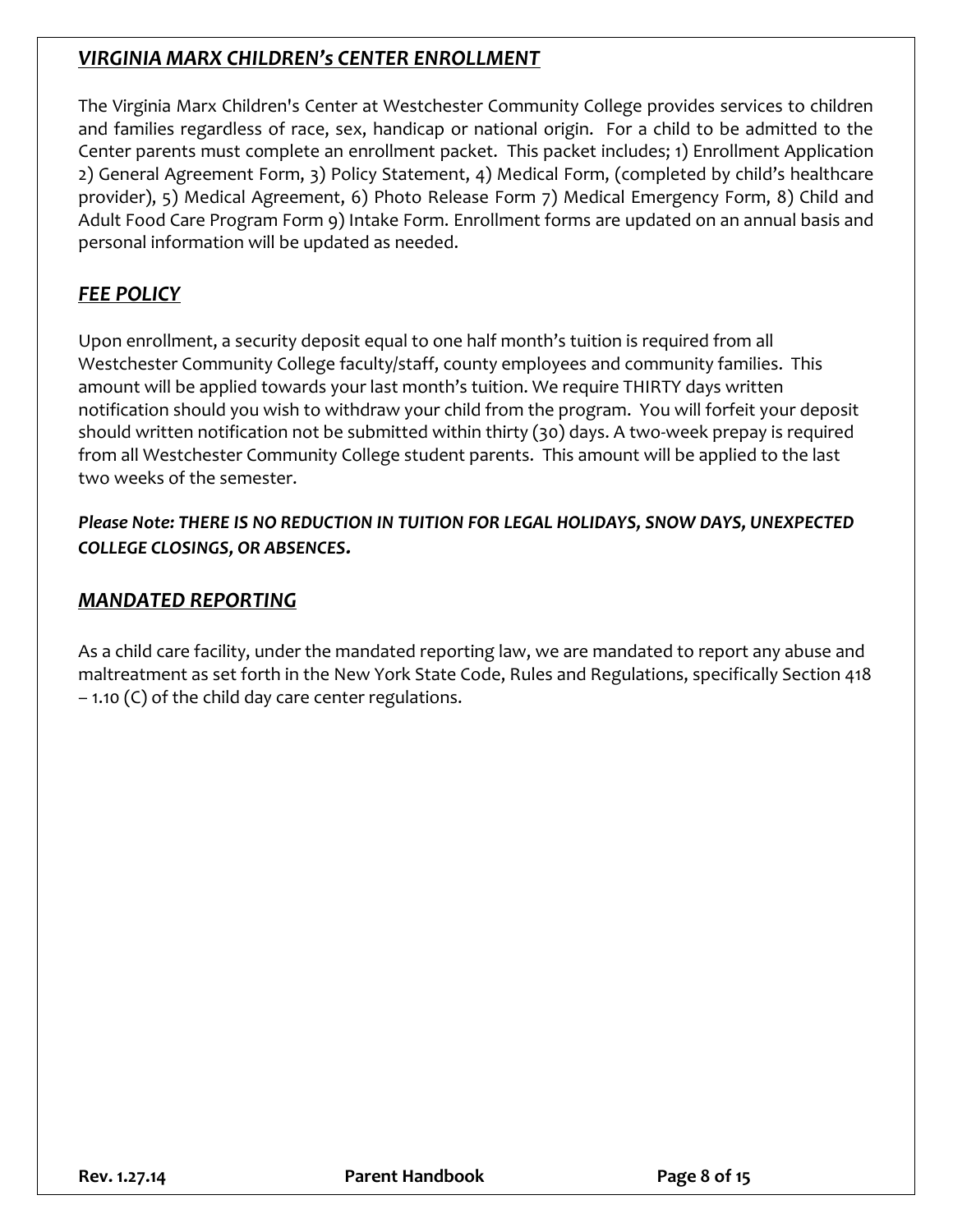#### *HEALTH AND SAFETY*

#### *Medication Administration Authorization*

Your child will be required to have an annual Medical Form signed by the healthcare provider on file at the Children's Center, along with a current record of immunizations.

Should your child require a special diet for medical, dietary or religious reasons, written instructions *must* be provided by the child's healthcare provider, indicating all restrictions and special requirements.

The Virginia Marx Children's Center *WILL ADMINISTER* over the counter or prescription medication of any kind with written permission and specific dosage instructions from the healthcare provider. In addition, the parent will also be asked to complete their section of the Medication Administration Authorization Form, giving authorized staff members permission to administer medication to the child. All medication must be in the original container. Medication may not be placed in baby bottles, Sippy cups or other containers.

To ensure the health and well being of all children and staff members, please keep your child home while they are ill. The process to safeguard the Center is the following:

- If your child has been ill the previous night, i.e., vomiting, fever, persistent cough, diarrhea, etc., he or she will be required to stay home from the Center the following day
- You will be contacted should your child become ill at the Center*.*
	- If your child is sent home with symptoms of illness, she or he MAY NOT return to the Center the following day
- A child may return to the Center provided they show no symptoms nor require any fever- reducing medication to maintain wellness

#### *NOTE: WE ENCOURAGE YOU TO FIND BACK-UP CARE FOR ANY UNEXPECTED ILLNESSES***!**

**Please notify the Center when your child will be absent. It is necessary to inform the Center if your child has a communicable disease, so we may alert parents to the signs and symptoms of the illness.** 

*Please Note:* **THE CENTER'S MEDICAL POLICIES OVER-RIDE DECISIONS MADE BY YOUR HEALTHCARE PROVIDER.** *It is at the Center's discretion as to when a child may return to the program after an illness,* **NOT THE HEALTHCARE PROVIDER'S discretion. This is to reduce and minimize the transmittal of illness in the Center.**

**Rev. 1.27.14 Parent Handbook Page 9 of 15**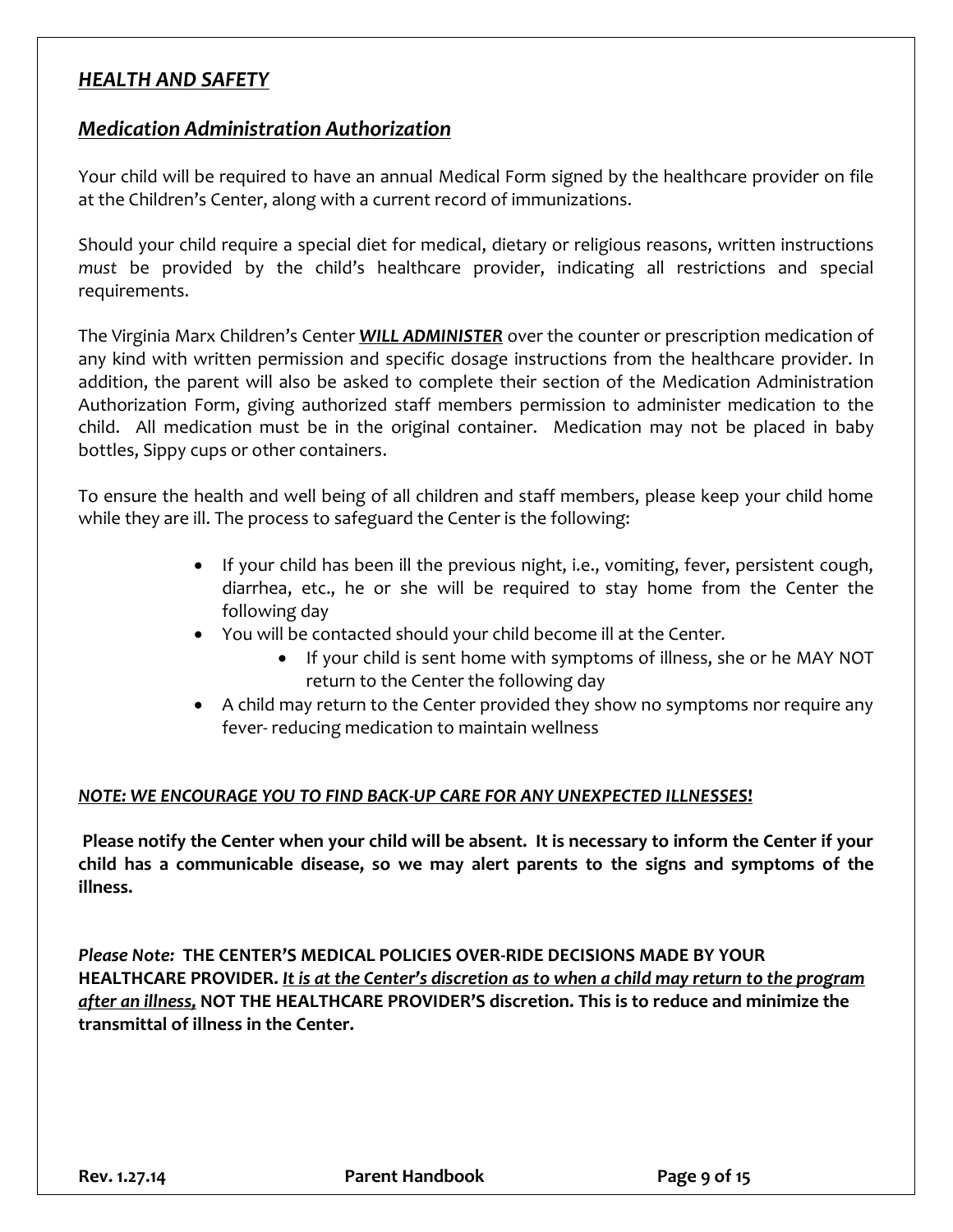# *Daily Health Checks*

We are aware of our responsibility to do physical appraisals of the children in our care on a daily basis. Upon arrivals the teachers observe the child for general appearance. Children are checked for visible bruises on arrival. Anything that is out of the norm is reported to the Director or Assistant Director. The findings are documented on the Incident Form. Teachers and staff have In- service Training in, Basic First Aid, CPR, and Infectious Disease Overview and Child Abuse and Maltreatment.

## *Breast Feeding*

The program supports breastfeeding by accepting, storing, and serving expressed human milk for feedings and accepting human milk in ready-to-feed sanitary containers. The following procedure is recommended:

- The breast milk will be labeled with the infant's name and date
- The breast milk will be stored in a refrigerator for no longer than 48 hours
- no more than 24 hours if the breast milk was previously frozen
- in a freezer at 0 degrees Fahrenheit or below for no longer than three months

The staff will ensure that:

- the breast milk is gently mixed, not shaken, before feeding to preserve special infection-fighting and nutritional components in human milk
- a comfortable place is provided for breastfeeding
- feedings are timed to coordinate with the infant's mother

#### *Toilet Training*

A child will usually indicate a readiness to toilet train in the latter part of his/her second year, although the timing is unique and individual for each child. Signs of readiness are being willing to sit in the toilet, showing signs of interest in the toilet and staying dry for longer periods of time. Some training tips are:

- Follow the child's lead and begin when readiness is observed
- Dress your child in clothing that is easy to maneuver
- Stay positive; do not indicate your frustrations
- Encourage your child's self-help skills, such as removing his/her clothing it gives your child control over the situation
- Talk with your child's caregivers to maintain consistency
- Schedule a toileting routine at consistent times during the day
- Only disposable diapers are allowed for your child in the Center no cloth diapers are allowed
- The Center does not allow the use of pull-ups as part of the training process. Using pull-ups in place of a diaper can confuse the child and does not allow the child to feel "wet"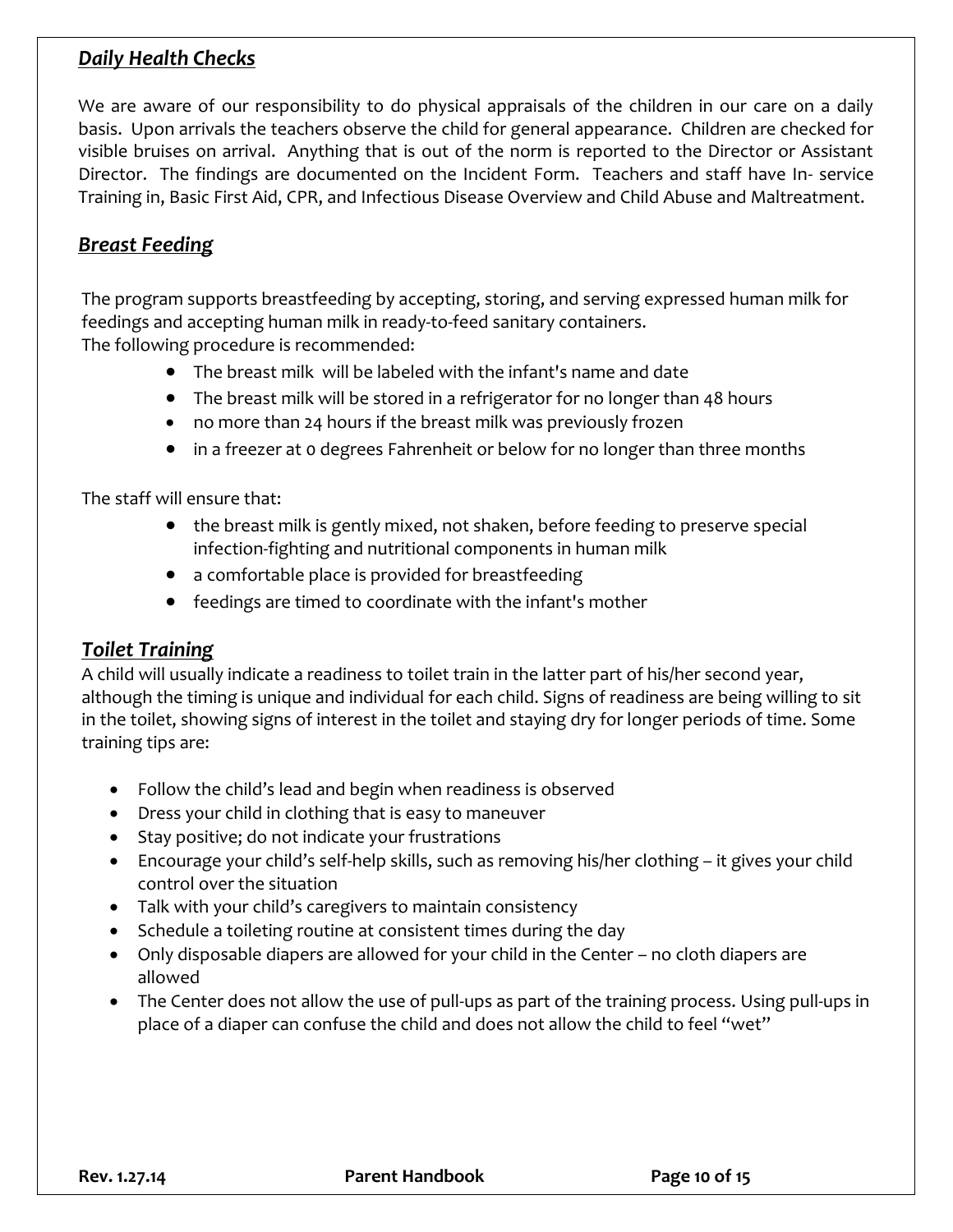#### *NUTRITIONAL INFORMATION*

# *Procedures for home and food allergies*

A breakfast, lunch, and afternoon snack are provided based on US Department of Agriculture guidelines for balanced meals. Each week's menu is posted at the front of the Center.

## *Procedures for Infants being bottle fed from home*

Bottle feedings do not contain solid foods unless the child's health care provider supplies written instructions and a medical reason for this practice. Staff will discard after one hour any formula or human milk that is served but not completely consumed or is not refrigerated. If the staff warm formula or human milk, the milk is warmed in water at no more than 120 degrees Fahrenheit for no more than five minutes. And no milk, including human milk, and no other infant foods will be warmed in a microwave oven.

# *Procedure staff take to ensure the safety of food brought from home*

The staff works with families to ensure that foods brought from home meet the U.S. Department of Agriculture (USDA) Child and Adult Care Food Program (CACFP) food guidelines.

The following procedures are in place to provide the proper nutritional guidelines:

- All foods and beverages brought from home are labeled with the child's name and the date
- Staff make sure that food requiring refrigeration stays cold until served
- Food is provided to supplement food brought from home if necessary
- Food that comes from home for sharing among the children must be either whole fruits or commercially prepared packaged foods in factory-sealed containers

For each child with special health care needs or food allergies or special nutrition needs, the child's health provider gives the program an individualized care plan that is prepared in consultation with family members and specialists involved in the child's care.

The program also protects children with food allergies from contact with the problem food. The program asks families of a child with food allergies to give consent for posting information about that child's food allergy and, if consent is given, then posts that information in the food preparation area and in the areas of the facility the child uses so it is a visual reminder to all those who interact with the child during the program day.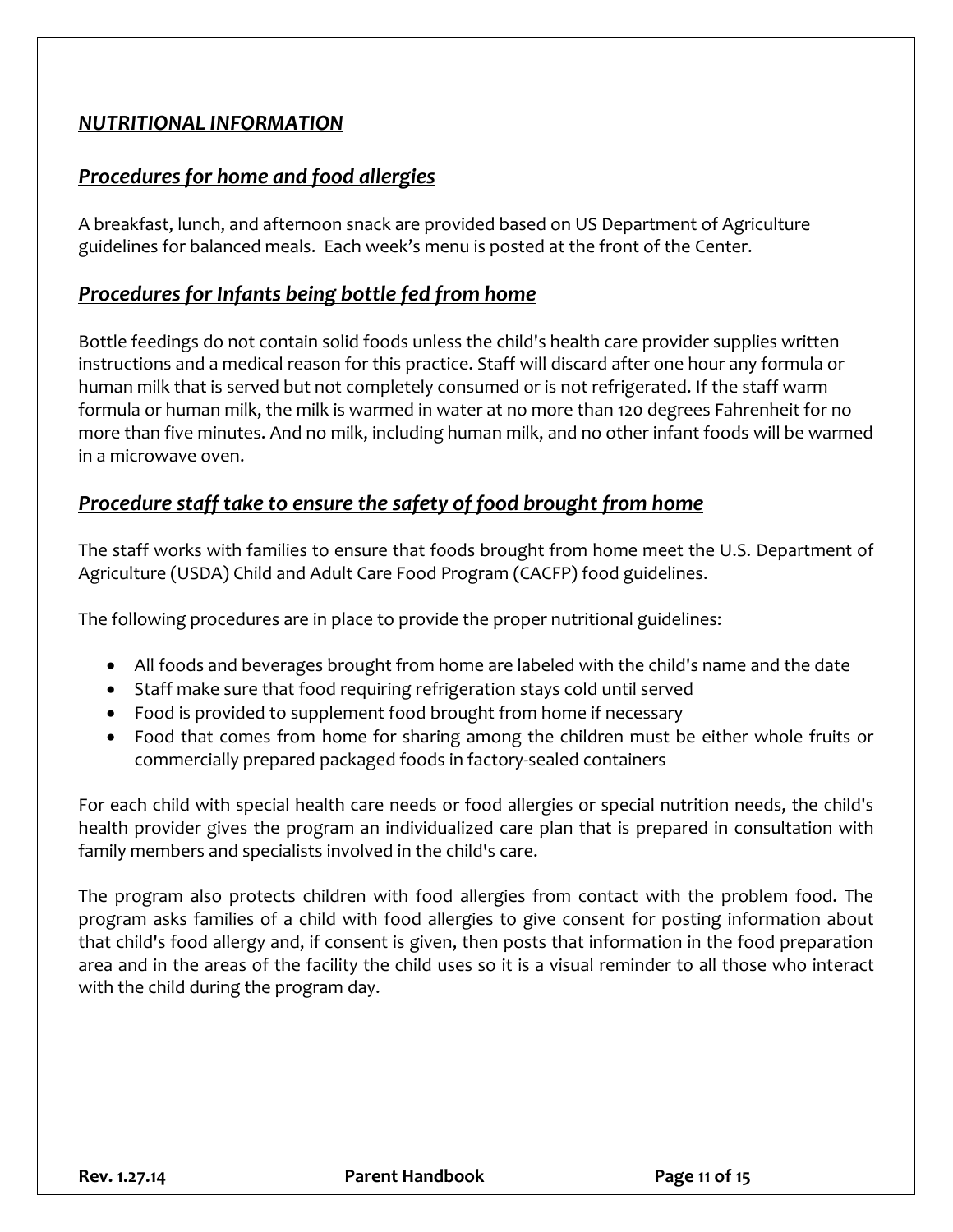## *NUTRITIONAL INFORMATION*

## *Daily Schedule~*

## **Morning**

**7:00-8:30** Children arrive. Free play periods in classrooms; teachers greet children and parents. Children eat as they arrive.

**8:30-10:00 Free Play:** Children select from one of the interest areas: Art, Blocks, Library Corner, Table Toys, Dramatic Play, and Sensory Table.

**10:00-10:15** Clean-up: Children put away toys and materials: as they finish they prepare for group time.

**10:00-10:15 \***Group Time: Conversations and sharing time; music, movement, rhymes, finger plays, stories.

**10:45-11:45** Outdoor Play Children select from climbing activities, wheel toys, balls, hoops, sand and water play, gardening and child-initiated activities.

**11:45-12:00** Clean-Up Children wash their hands and prepare for lunch

**\*** The length of group time and story time varies with the ages of the children. A group of three and four year olds with limited experiences may have difficulty participating in a 15 minute group time. A shorter activity will be planned and lengthened during the year as children abilities to interact with the group expand.

**12:00-12:45** Eat Lunch and Clean-Up - As children finish lunch, they go to the bathroom in small groups and then read books on their cots in preparation for nap time.

**12:45-1:00** Quiet Activity Prior to Nap, story, or quiet music.

**1:00-3:00** Naptime As children awake, they read books or play quiet games such as puzzles on their cots; children who do not sleep or who awaken early are encouraged to do quiet activities.

# **Afternoon**

#### **3:00-3:30** Snack

**3:30-4:30** Free Play: Children select activities requiring minimum clean-up time

**4:30-5:30** Outdoor Play Outdoor Play Children select from climbing activities, wheel toys, balls, hoops, sand and water play, gardening and child-initiated activities.

**5:30-6:00** Pick up Time Remaining children are brought to the main entrance to await the arrival of their pick up person. We have found late pick- ups to be disruptive to the child's routine and sense of security.

*Please Note: Infants' schedules are based on their individual needs, not a set schedule.*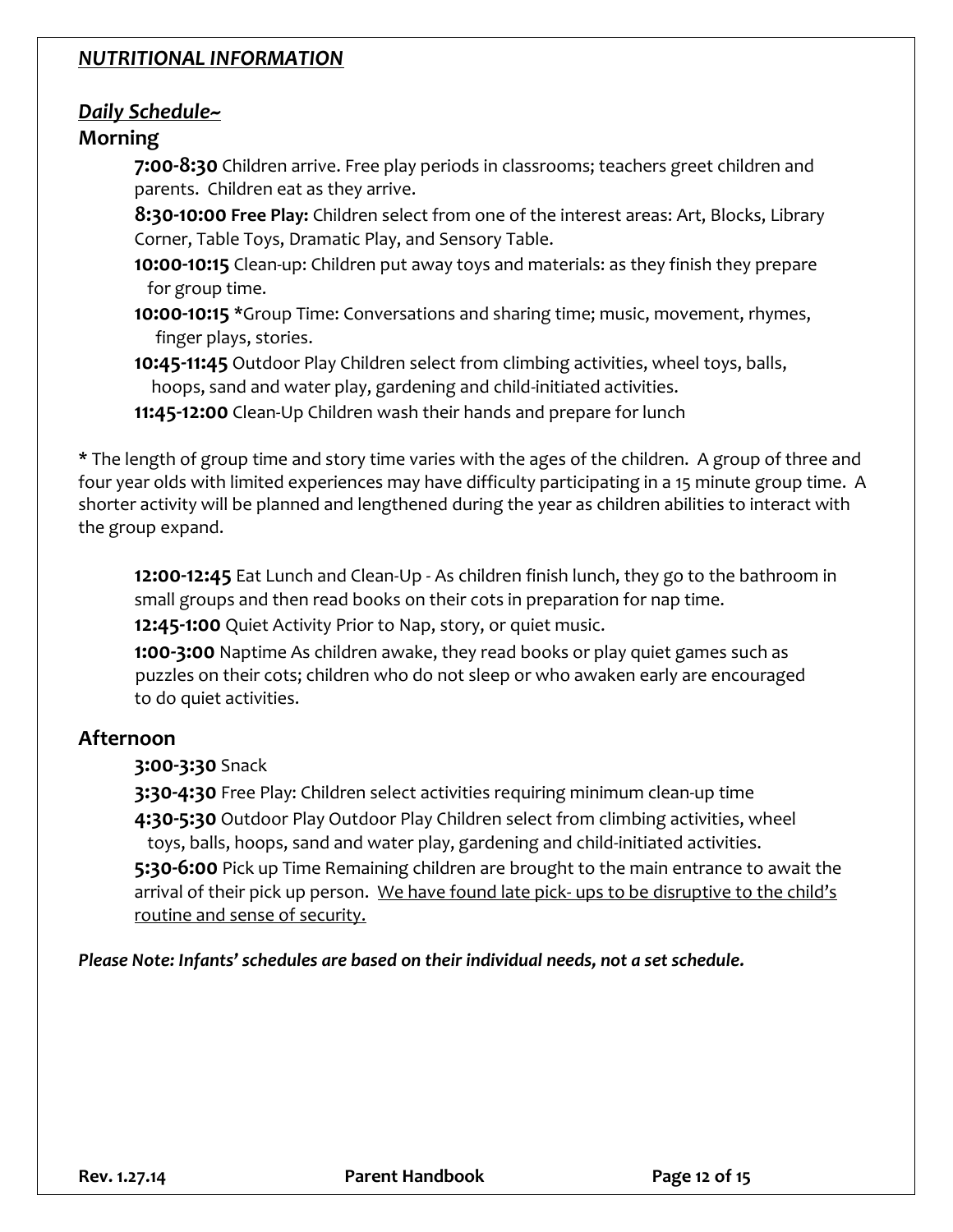# *MISCELLANEOUS*

## *Birthday Celebrations*

Birthdays are very important days in the lives of young children. If you wish to have your child celebrate here at the Children's Center, we ask that you keep it simple. Birthdays will be celebrated at morning snack-time, with a special snack. Please do not send in goody bags or party favors. Please discuss your plans with your child's caregiver ahead of time.

## *Clothing*

Please have a complete change of seasonal and appropriate clothing in your child's cubby. Children should wear comfortable, easy-fitting PLAY clothes. WARNING!! Your child WILL get dirty! Please label all clothing. Your child will spend a great deal of time out doors each day. Please be sure to send appropriate outerwear.

## *Contact Information*

It is your responsibility to keep the Children's Center Staff up to date with telephone numbers, addresses, and emergency contact numbers. These contacts are on file in the office and in your child's classroom.

## *Emergency Closings*

In the event of inclement weather or other emergencies, a decision will be made by WESTCHESTER COMMUNITY COLLEGE, regarding closings or early dismissals. WHEN WESTCHESTER COMMUNITY COLLEGE IS CLOSED, THE CHILDREN'S CENTER IS ALSO CLOSED. WHEN THE COLLEGE DELAYS IT'S OPENING, THE CHILDREN'S CENTER WILL HAVE THE SAME DELAY. WHEN THE COLLEGE HAS AN EARLY CLOSING, THE CENTER WILL HAVE THE SAME EARLY CLOSING.

These situations are out of the control of the Children's Center. These decisions ARE NOT MADE BY THE CHILDREN'S CENTER DIRECTOR. They are decided upon by the administration and security personnel of WCC, to insure the safety and well being of the entire college community.

# *Escort and Pick-Up*

Please allow enough time in your morning schedule to bring your child into his or her classroom and get him or her settled. Children MAY NOT be sent alone into the building, or go unescorted into a classroom.

The Children's Center CLOSES at 6 PM. . *We have found that late pick-ups to be disruptive to the child's routine and sense of security. The cleaning of the building commences at 6pm; t*his means that children, parents and staff must leave the building at this time. Please arrive early enough at the end of the day for your child to have time to clean up and prepare to go home. *Note:* A late fee will be assessed after 6:00 PM.

#### *Important!*

*YOUR CHILD WILL NOT BE RELEASED FROM THE CENTER TO ANYONE OTHER THAN THE PRIMARY PARENT OR GUARDIAN. DAILY WRITTEN RELEASE MUST BE GIVEN FOR ANY INDIVIDUAL(S) WHO IS TO PICK UP YOUR CHILD IN THE EVENT THE PRIMARY PARENT OR GUARDIAN CANNOT*

**Rev. 1.27.14 Parent Handbook Page 13 of 15**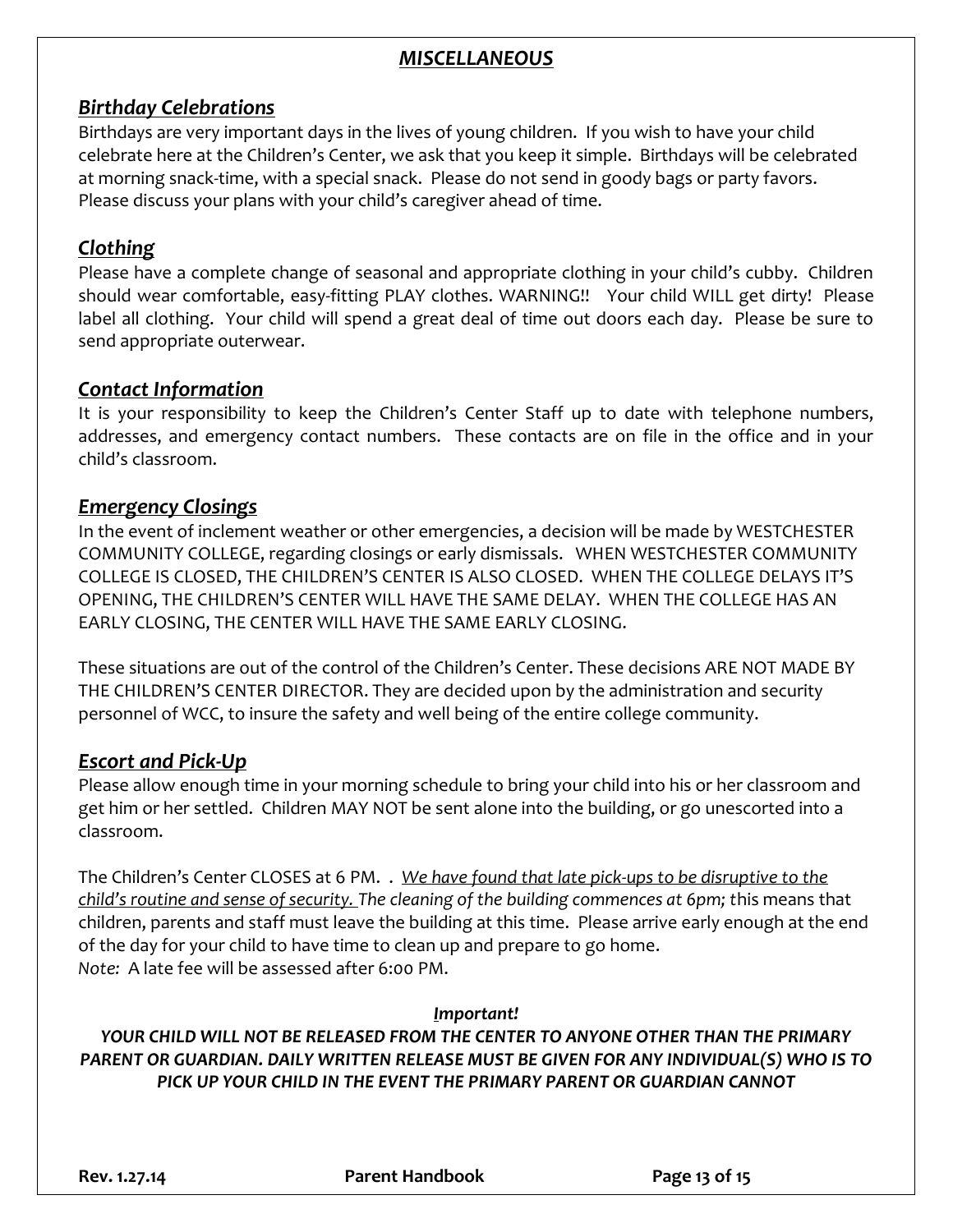## *Laboratory School*

The Children's Center plays a unique role at the college. We operate as a lab setting for students in the Early Childhood and the Dietetic Technology Curricula who are completing their internships in conjunction with their coursework at Westchester Community College.

Field students take part in their internship under the supervision of designated lead teachers. We view the field students as an integral part of our program. As teachers we are constantly learning and reviewing practices and ideas in the education field. Having the student as part of the team enhances the work we do.

#### *Open Door Policy*

The observation room is designed to provide a laboratory school environment within the Children's Center. The room is used by the Early Childhood Education students and parents. The one-way windows allow students to do observations and collect data for projects. We encourage parents to use these rooms to observe their child, especially during the child's early adjustment to the Center. At all times access to this space is considered a privilege, and the rights to privacy of staff, parents, and children must be respected.

Procedure for Use of the Observation Room:

- 1. Inform the Director or Assistant Director that you will be observing in the room
- 2. Staff must be notified that the room is being utilized
- 3. Information gained from observations is confidential

## *Virginia Marx Children's Center Parent Participation*

Parent participation and involvement is considered a vital part of life at the Center. The Virginia Marx Children's Center tries to address the different needs of its children, but we cannot achieve this without parent participation. Program staff ensure that all families, regardless of family structure, socio-economic, racial, religious and cultural backgrounds, abilities or preferred language in all aspects program, including volunteer opportunities.

Parents are encouraged to get involved in organizing and running fundraising events, contribute to the program by sharing their expertise and talking to the children about their work, cultural practices, etc. A Parent Forum and our Mentoring Program for New Parents are all volunteer opportunities for families to get involved.

The Parent Forum is a diverse group consisting of student-parents, faculty staff and community Members. The Parent Forum is designed to make recommendations to the leadership of the college, and meets through an e-Parent Forum on an as needed basis.

The Mentoring program for New Parents is a volunteer opportunity for seasoned parents to connect one-on-one with a new parent to the Center to share their experience and provide any support during the enrollment period.

**Rev. 1.27.14 Parent Handbook Page 14 of 15**